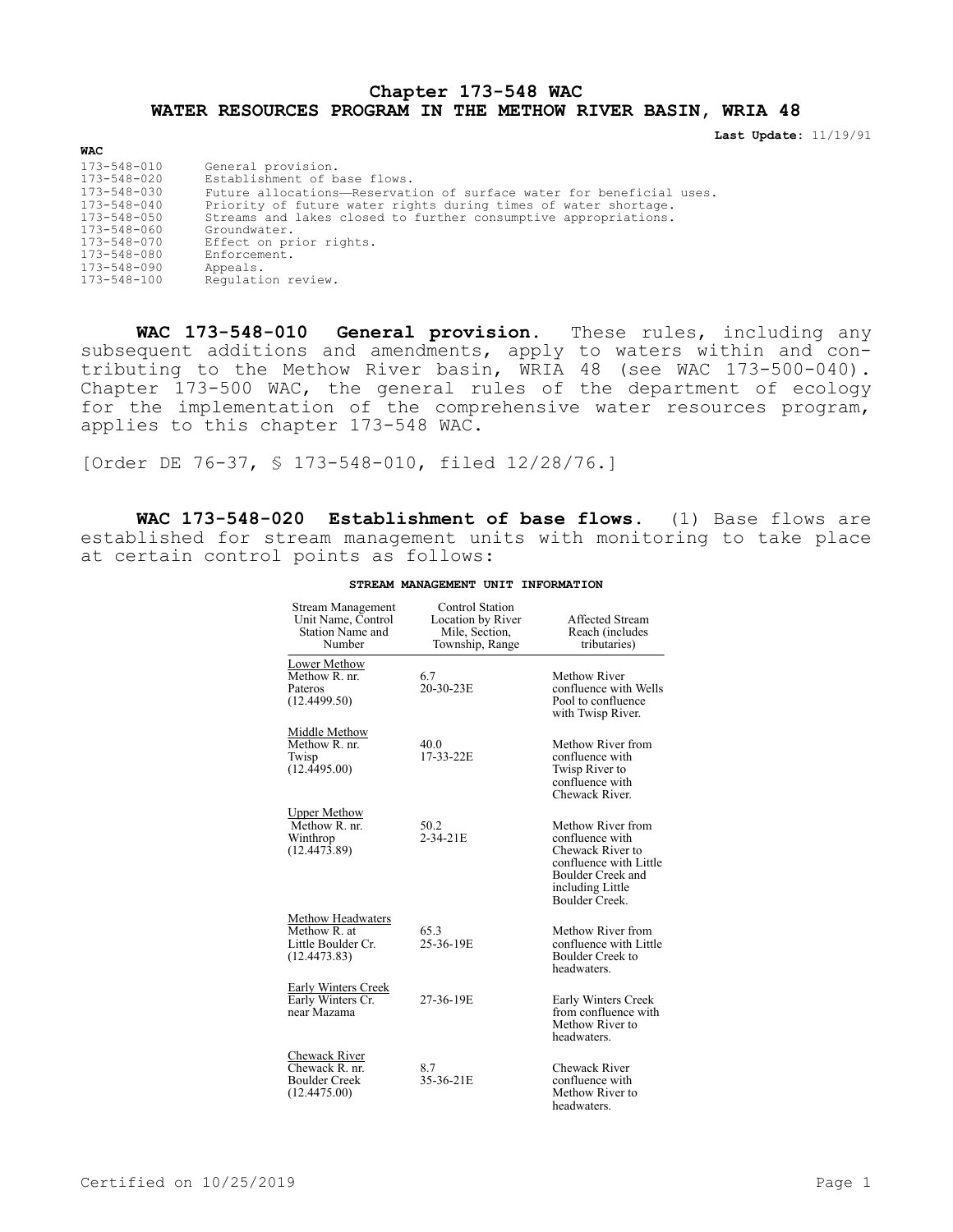| <b>Stream Management</b><br>Unit Name, Control<br>Station Name and<br>Number | <b>Control Station</b><br>Location by River<br>Mile, Section.<br>Township, Range | <b>Affected Stream</b><br>Reach (includes)<br>tributaries)            |
|------------------------------------------------------------------------------|----------------------------------------------------------------------------------|-----------------------------------------------------------------------|
| Twisp River<br>Twisp R. nr.<br>Twisp<br>(12.4489.98)                         | 0.3<br>$7-33-22E$                                                                | Twisp River from<br>confluence with<br>Methow River to<br>headwaters. |

(2) Base flows established for the stream management units in WAC 173-548-020(1) are as follows:

## **Base Flows in the Methow River**

(All Figures in Cubic Feet Per Second)

[CODIFICATION NOTE: The graphic presentation of this table has been varied slightly in order that it would fall within the printing specification for the Washington Administrative Code. The following table was too wide to be accommodated in the width of the WAC column. The table as codified has been divided into two tables with Part 1 covering the Lower Methow, Middle Methow and Upper Methow and with Part 2 covering the Methow Headwaters, Early Winters Creek, Chewack River and Twisp River.]

| Month | Day          | Lower<br>Methow<br>(12.4499.50) | Middle<br>Methow<br>(12.4495.00) | Upper<br>Methow<br>(12.4473.89) |
|-------|--------------|---------------------------------|----------------------------------|---------------------------------|
| Jan.  | $\mathbf{1}$ | 350                             | 260                              | 120                             |
|       | 15           | 350                             | 260                              | 120                             |
| Feb.  | $\mathbf{1}$ | 350                             | 260                              | 120                             |
|       | 15           | 350                             | 260                              | 120                             |
| Mar.  | $\mathbf{1}$ | 350                             | 260                              | 120                             |
|       | 15           | 350                             | 260                              | 120                             |
| Apr.  | $\mathbf{1}$ | 590                             | 430                              | 199                             |
|       | 15           | 860                             | 650                              | 300                             |
| May   | $\mathbf{1}$ | 1,300                           | 1,000                            | 480                             |
|       | 15           | 1,940                           | 1,500                            | 690                             |
| Jun.  | $\mathbf{1}$ | 2,220                           | 1,500                            | 790                             |
|       | 15           | 2,220                           | 1,500                            | 790                             |
| Jul.  | $\mathbf{1}$ | 2,150                           | 1,500                            | 694                             |
|       | 15           | 800                             | 500                              | 240                             |
| Aug.  | $\mathbf{1}$ | 480                             | 325                              | 153                             |
|       | 15           | 300                             | 220                              | 100                             |
| Sep.  | $\mathbf{1}$ | 300                             | 220                              | 100                             |
|       | 15           | 300                             | 220                              | 100                             |
| Oct.  | $\mathbf{1}$ | 360                             | 260                              | 122                             |
|       | 15           | 425                             | 320                              | 150                             |
| Nov.  | $\mathbf{1}$ | 425                             | 320                              | 150                             |
|       | 15           | 425                             | 320                              | 150                             |
| Dec.  | $\mathbf{1}$ | 390                             | 290                              | 135                             |
|       | 15           | 350                             | 260                              | 120                             |

| Month | Day | Methow<br><b>Headwaters</b><br>(12.4473.83) | Early<br>Winters<br>Creek | Chewack<br>River<br>(12.4475.00) | Twisp<br>River<br>(12.4489.98) |
|-------|-----|---------------------------------------------|---------------------------|----------------------------------|--------------------------------|
| Jan.  |     | 42                                          | 10                        | 56                               | 34                             |
|       | 15  | 42                                          | 10                        | 56                               | 34                             |
| Feb.  |     | 42                                          | 10                        | 56                               | 34                             |
|       | 15  | 42                                          | 10                        | 56                               | 34                             |
| Mar.  |     | 42                                          | 10                        | 56                               | 34                             |
|       | 15  | 42                                          | 10                        | 56                               | 34                             |
| Apr.  |     | 64                                          | 14                        | 90                               | 60                             |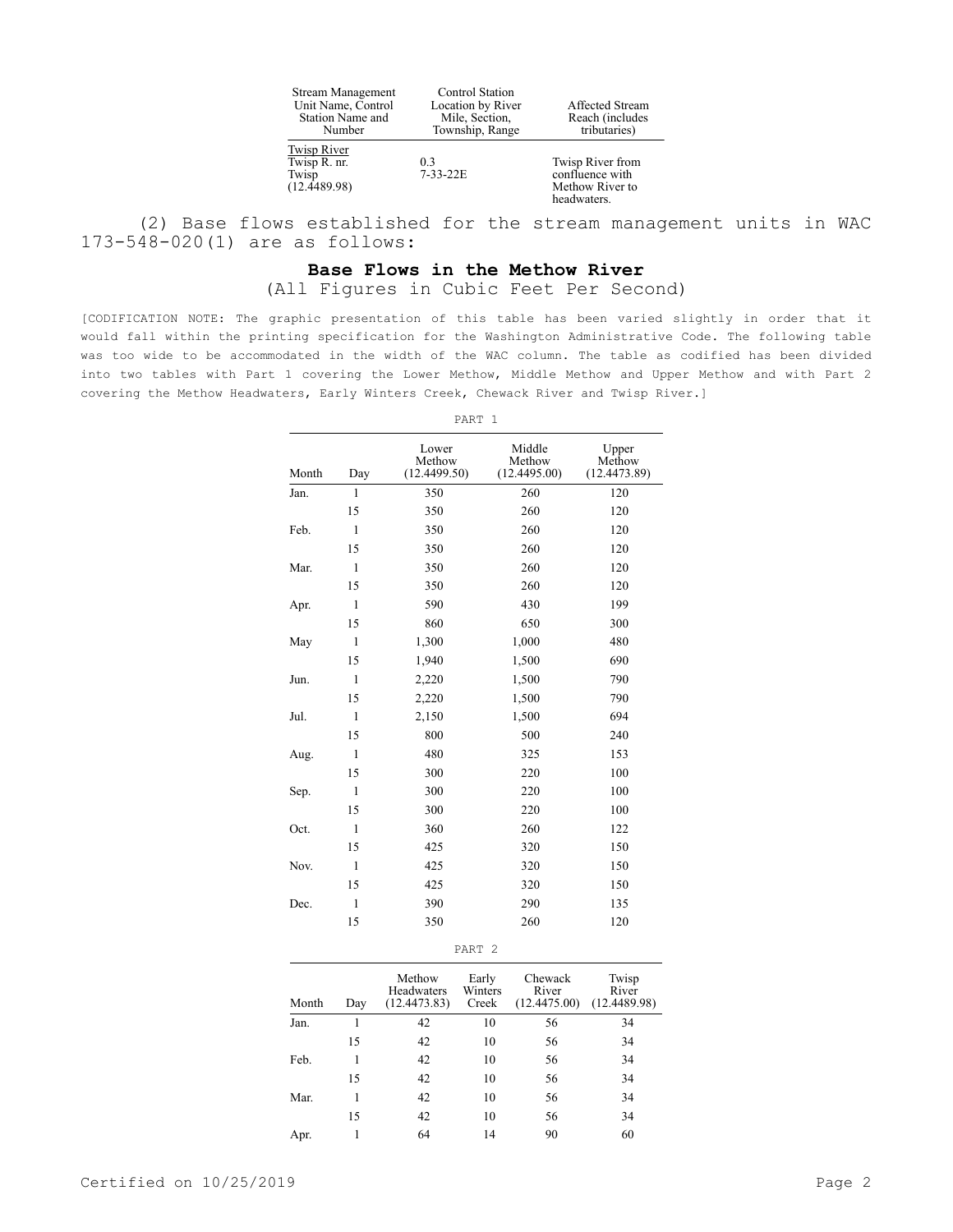| Day          | Methow<br>Headwaters<br>(12.4473.83) | Early<br>Winters<br>Creek | Chewack<br>River<br>(12.4475.00) | Twisp<br>River<br>(12.4489.98) |
|--------------|--------------------------------------|---------------------------|----------------------------------|--------------------------------|
| 15           | 90                                   | 23                        | 140                              | 100                            |
| $\mathbf{1}$ | 130                                  | 32                        | 215                              | 170                            |
| 15           | 430                                  | 108                       | 290                              | 300                            |
| 1            | 1,160                                | 290                       | 320                              | 440                            |
| 15           | 1,160                                | 290                       | 320                              | 440                            |
| 1            | 500                                  | 125                       | 292                              | 390                            |
| 15           | 180                                  | 45                        | 110                              | 130                            |
| $\mathbf{1}$ | 75                                   | 20                        | 70                               | 58                             |
| 15           | 32                                   | 8                         | 47                               | 27                             |
| $\mathbf{1}$ | 32                                   | 8                         | 47                               | 27                             |
| 15           | 32                                   | 8                         | 47                               | 27                             |
| $\mathbf{1}$ | 45                                   | 11                        | 56                               | 35                             |
| 15           | 60                                   | 15                        | 68                               | 45                             |
| $\mathbf{1}$ | 60                                   | 15                        | 68                               | 45                             |
| 15           | 60                                   | 15                        | 68                               | 45                             |
| 1            | 51                                   | 12                        | 62                               | 39                             |
| 15           | 42                                   | 10                        | 56                               | 34                             |
|              |                                      |                           |                                  |                                |

(3) Base flow hydrographs, as represented in Figure 1 in the document entitled "water resources management program, Methow River basin" dated 1976, shall be used for definition of base flows on those<br>days not specifically identified in WAC 173-548-020(2) and days not specifically identified in WAC 173-548-020(2) and 173-548-030.

(4) All rights hereafter established shall be subject to the base flows established in WAC 173-548-020 (1) through (3), except as provided under WAC 173-548-030 herein.

(5) Future appropriations of water which would conflict with base flows shall be authorized, by the director, only in those situations when it is clear that overriding considerations of the public interest will be served.

[Order DE 76-37, § 173-548-020, filed 12/28/76.]

**WAC 173-548-030 Future allocations—Reservation of surface water for beneficial uses.** (1) The department determines that there are surface waters available for appropriation from the stream management units specified in the amount specified in cubic feet per second (cfs) during the time specified as follows:

(a) Maximum surface water available for future allocation from the indicated reach is as follows:

|      | Lower<br>Month Methow | Middle | Upper<br>Methow Methow | Methow<br>Head-<br>waters | Early<br>Winters<br>Creek | Chewack Twisp<br>River | River |
|------|-----------------------|--------|------------------------|---------------------------|---------------------------|------------------------|-------|
| Oct. | 95                    | 50     | 44                     | 15                        | 29                        | 09                     | 14    |
| Nov. | 116                   | 101    | 46                     | 06                        | 21                        | 10                     | 15    |
| Dec. | 112                   | 99     | 44                     | 17                        | 26                        | 10                     | 15    |
| Jan. | 50                    | 36     | 26                     | 08                        | 19                        | 03                     | 09    |
| Feb. | 51                    | 37     | 29                     | 09                        | 19                        | 04                     | 10    |
| Mar. | 147                   | 139    | 80                     | 38                        | 19                        | 24                     | 18    |
| Apr. | 565                   | 590    | 273                    | 336                       | 35                        | 118                    | 148   |
| May  | 2,922                 | 2,927  | 784                    | 412                       | 403                       | 809                    | 703   |
| Jun. | 3,116                 | 2,853  | 1.017                  | 1.249                     | 294                       | 1,292                  | 890   |
| Jul. | 965                   | 877    | 583                    | 608                       | 189                       | 308                    | 298   |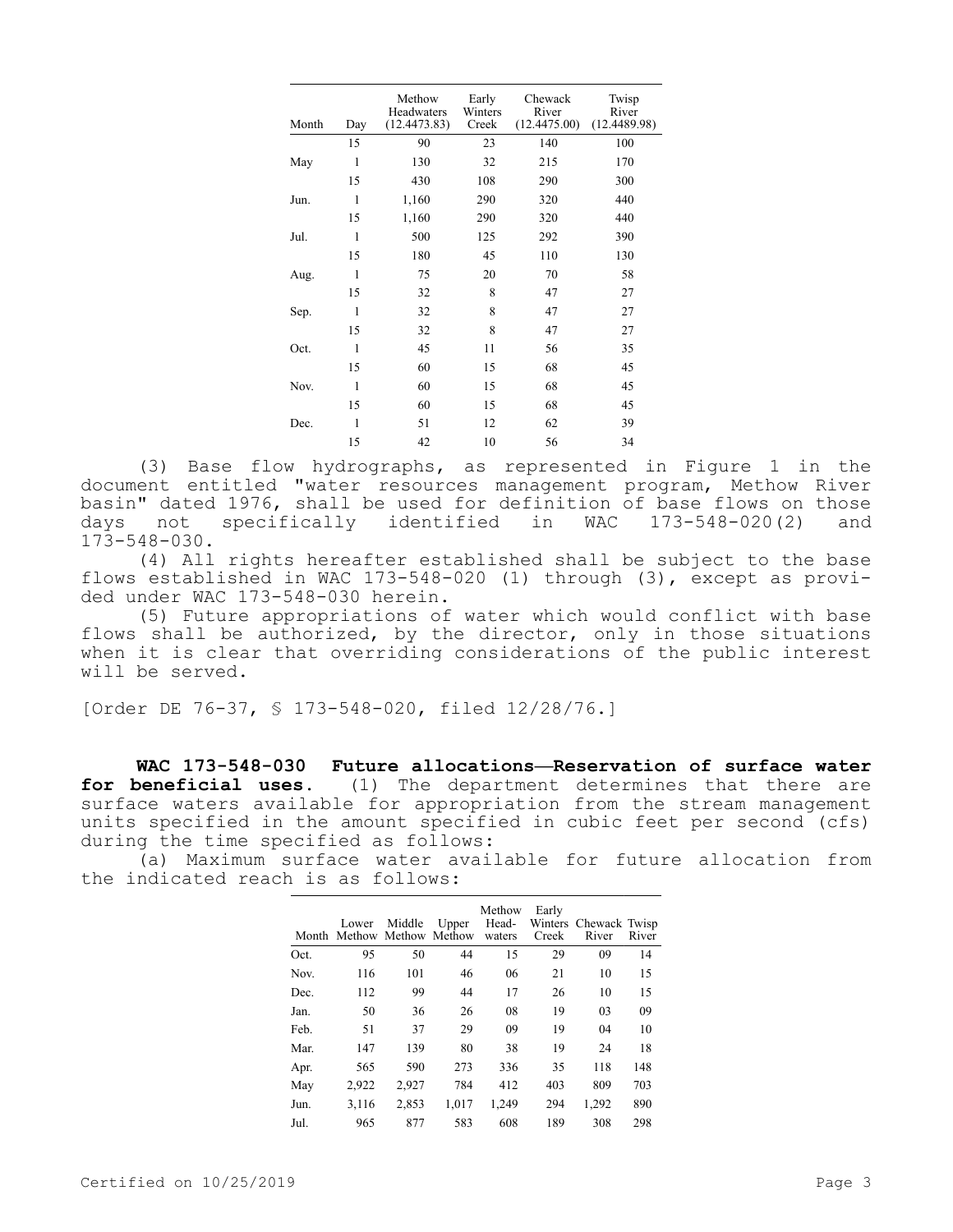|                                       |     |     |     | Methow Early |    | Lower Middle Upper Head- Winters Chewack Twisp<br>Month Methow Methow Methow waters Creek River River |    |
|---------------------------------------|-----|-----|-----|--------------|----|-------------------------------------------------------------------------------------------------------|----|
| Aug.                                  | 214 | 192 | 203 | 109          | 94 | 70                                                                                                    | 70 |
| Sep.                                  | 62  | 55  | -76 | 33           | 47 | 23                                                                                                    | 26 |
| All figures in cubic feet per second. |     |     |     |              |    |                                                                                                       |    |

(b) The control station for each reach is defined in WAC 173-548-020.

(c) The appropriation limit is set forth to be an amount equal to the one in two year natural reach discharge on a monthly basis for all management reaches except Early Winters Creek. The appropriation limit for Early Winters Creek is set forth to be an amount equal to the estimated natural mean monthly streamflow for that stream.

(2) The amounts of water referred to in WAC 173-548-030(1) above are allocated for beneficial uses in the future as follows:

(a) Allocation of surface waters by use category (April through September):

| Use Description                                       | Apr.                                                                                     | May                                                                                      | Jun.  | Jul. | Aug. | Sep. |
|-------------------------------------------------------|------------------------------------------------------------------------------------------|------------------------------------------------------------------------------------------|-------|------|------|------|
| Lower Methow                                          |                                                                                          |                                                                                          |       |      |      |      |
| Single Domestic<br>and Stock Use                      | 2.0                                                                                      | 2.0                                                                                      | 2.0   | 2.0  | 2.0  | 2.0  |
| Base Flow                                             | 860                                                                                      | 1,940                                                                                    | 2,220 | 800  | 300  | 300  |
| Public Water Supply,<br>Irrigation, and<br>Other Uses |                                                                                          | Remaining waters up to the<br>appropriation limit set forth in<br>WAC 173-548-030 (1)(c) |       |      |      |      |
| Middle Methow                                         |                                                                                          |                                                                                          |       |      |      |      |
| Single Domestic and<br>Stock Use                      | 2.0                                                                                      | 2.0                                                                                      | 2.0   | 2.0  | 2.0  | 2.0  |
| Base Flow                                             | 650                                                                                      | 1,500                                                                                    | 1,500 | 500  | 220  | 220  |
| Public Water Supply,<br>Irrigation, and<br>Other Uses |                                                                                          | Remaining waters up to the<br>appropriation limit set forth in<br>WAC 173-548-030 (1)(c) |       |      |      |      |
| <b>Upper Methow</b>                                   |                                                                                          |                                                                                          |       |      |      |      |
| Single Domestic and<br>Stock Use                      | 2.0                                                                                      | 2.0                                                                                      | 2.0   | 2.0  | 2.0  | 2.0  |
| Base Flow                                             | 300                                                                                      | 690                                                                                      | 790   | 240  | 100  | 100  |
| Public Water Supply,<br>Irrigation, and<br>Other Uses | Remaining waters up to the<br>appropriation limit set forth in<br>WAC 173-548-030 (1)(c) |                                                                                          |       |      |      |      |
| Methow Headwaters                                     |                                                                                          |                                                                                          |       |      |      |      |
| Single Domestic and<br>Stock Use                      | 2.0                                                                                      | 2.0                                                                                      | 2.0   | 2.0  | 2.0  | 2.0  |
| Base Flow                                             | 90                                                                                       | 430                                                                                      | 1,160 | 180  | 32   | 32   |
| Public Water Supply,<br>Irrigation, and<br>Other Uses |                                                                                          | Remaining waters up to the<br>appropriation limit set forth in<br>WAC 173-548-030 (1)(c) |       |      |      |      |
| <u>Early Winters Creek</u>                            |                                                                                          |                                                                                          |       |      |      |      |
| Single Domestic and<br>Stock Use                      | 2.0                                                                                      | 2.0                                                                                      | 2.0   | 2.0  | 2.0  | 2.0  |
| Base Flow                                             | 23                                                                                       | 108                                                                                      | 290   | 45   | 8.0  | 11.0 |
| Public Water Supply,<br>Irrigation, and<br>Other Uses |                                                                                          | Remaining waters up to the<br>appropriation limit set forth in<br>WAC 173-548-030 (1)(c) |       |      |      |      |
| Chewack River                                         |                                                                                          |                                                                                          |       |      |      |      |
| Single Domestic and<br>Stock Use                      | 2.0                                                                                      | 2.0                                                                                      | 2.0   | 2.0  | 2.0  | 2.0  |
| Base Flow                                             | 140                                                                                      | 290                                                                                      | 320   | 110  | 47   | 47   |
| Public Water Supply,<br>Irrigation, and<br>Other Uses |                                                                                          | Remaining waters up to the<br>appropriation limit set forth in<br>WAC 173-548-030 (1)(c) |       |      |      |      |
| <b>Twisp River</b>                                    |                                                                                          |                                                                                          |       |      |      |      |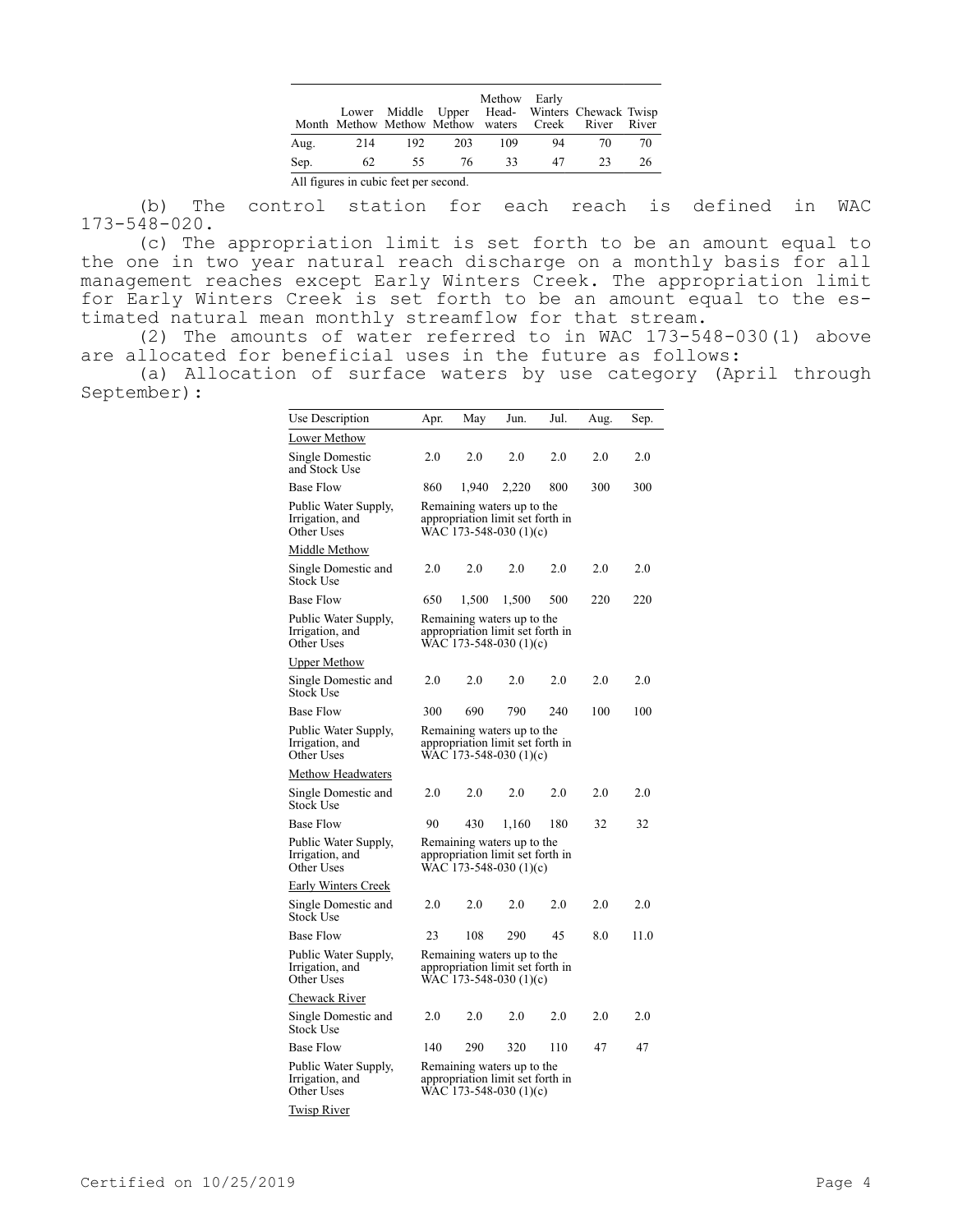| Use Description                                       | Apr.                                                                                     | May | Jun. | Jul. | Aug. | Sep. |
|-------------------------------------------------------|------------------------------------------------------------------------------------------|-----|------|------|------|------|
| Single Domestic and<br><b>Stock Use</b>               | 2.0                                                                                      | 2.0 | 2.0  | 2.0  | 2.0  | 2.0  |
| <b>Base Flow</b>                                      | 100                                                                                      | 300 | 440  | 130  | 27   | 27   |
| Public Water Supply,<br>Irrigation, and<br>Other Uses | Remaining waters up to the<br>appropriation limit set forth in<br>WAC 173-548-030 (1)(c) |     |      |      |      |      |
| All figures in cubic feet per second                  |                                                                                          |     |      |      |      |      |

(b) Allocation of surface waters by use category (October through March):

| Use Description                                       | Oct.                                                                                     | Nov.                                                                                     | Dec. | Jan. | Feb. | Mar. |  |
|-------------------------------------------------------|------------------------------------------------------------------------------------------|------------------------------------------------------------------------------------------|------|------|------|------|--|
| <u> Lower Methow</u>                                  |                                                                                          |                                                                                          |      |      |      |      |  |
| Single Domestic and<br>Stock Use                      | 2.0                                                                                      | 2.0                                                                                      | 2.0  | 2.0  | 2.0  | 2.0  |  |
| Base Flow                                             | 425                                                                                      | 425                                                                                      | 350  | 350  | 350  | 350  |  |
| Public Water Supply,<br>Irrigation, and<br>Other Uses |                                                                                          | Remaining waters up to the<br>appropriation limit set forth in<br>WAC 173-548-030 (1)(c) |      |      |      |      |  |
| <u> Middle Methow</u>                                 |                                                                                          |                                                                                          |      |      |      |      |  |
| Single Domestic and<br>Stock Use                      | 2.0                                                                                      | 2.0                                                                                      | 2.0  | 2.0  | 2.0  | 2.0  |  |
| Base Flow                                             | 320                                                                                      | 320                                                                                      | 260  | 260  | 260  | 260  |  |
| Public Water Supply,<br>Irrigation, and<br>Other Uses |                                                                                          | Remaining waters up to the<br>appropriation limit set forth in<br>WAC 173-548-030 (1)(c) |      |      |      |      |  |
| <b>Upper Methow</b>                                   |                                                                                          |                                                                                          |      |      |      |      |  |
| Single Domestic and<br>Stock Use                      | 2.0                                                                                      | 2.0                                                                                      | 2.0  | 2.0  | 2.0  | 2.0  |  |
| Base Flow                                             | 150                                                                                      | 150                                                                                      | 120  | 120  | 120  | 120  |  |
| Public Water Supply,<br>Irrigation, and<br>Other Uses |                                                                                          | Remaining waters up to the<br>appropriation limit set forth in<br>WAC 173-548-030 (1)(c) |      |      |      |      |  |
| <u>Methow Headwaters</u>                              |                                                                                          |                                                                                          |      |      |      |      |  |
| Single Domestic and<br>Stock Use                      | 2.0                                                                                      | 2.0                                                                                      | 2.0  | 2.0  | 2.0  | 2.0  |  |
| Base Flow                                             | 60                                                                                       | 60                                                                                       | 42   | 42   | 42   | 42   |  |
| Public Water Supply,<br>Irrigation, and<br>Other Uses |                                                                                          | Remaining waters up to the<br>appropriation limit set forth in<br>WAC 173-548-030 (1)(c) |      |      |      |      |  |
| <u>Early Winters Creek</u>                            |                                                                                          |                                                                                          |      |      |      |      |  |
| Single Domestic and<br>Stock Use                      | 2.0                                                                                      | 2.0                                                                                      | 2.0  | 2.0  | 2.0  | 2.0  |  |
| Base Flow                                             | 15                                                                                       | 15                                                                                       | 10   | 10   | 10   | 10   |  |
| Public Water Supply,<br>Irrigation, and<br>Other Uses | Remaining waters up to the<br>appropriation limit set forth in<br>WAC 173-548-030 (1)(c) |                                                                                          |      |      |      |      |  |
| <u>Chewack River</u>                                  |                                                                                          |                                                                                          |      |      |      |      |  |
| Single Domestic and<br>Stock Use                      | 2.0                                                                                      | 2.0                                                                                      | 2.0  | 2.0  | 2.0  | 2.0  |  |
| Base Flow                                             | 68                                                                                       | 68                                                                                       | 56   | 56   | 56   | 56   |  |
| Public Water Supply,<br>Irrigation, and<br>Other Uses |                                                                                          | Remaining waters up to the<br>appropriation limit set forth in<br>WAC 173-548-030 (1)(c) |      |      |      |      |  |
| <u>Twisp River</u>                                    |                                                                                          |                                                                                          |      |      |      |      |  |
| Single Domestic<br>and Stock Use                      | 2.0                                                                                      | 2.0                                                                                      | 2.0  | 2.0  | 2.0  | 2.0  |  |
| Base Flow                                             | 45                                                                                       | 45                                                                                       | 34   | 34   | 34   | 34   |  |
| Public Water Supply,<br>Irrigation, and<br>Other Uses |                                                                                          | Remaining waters up to the<br>appropriation limit set forth in<br>WAC 173-548-030 (1)(c) |      |      |      |      |  |
| All figures in cubic feet per second.                 |                                                                                          |                                                                                          |      |      |      |      |  |

(c) Allocations presented in this section do not limit the utilization of waters stored for later release, provided such storage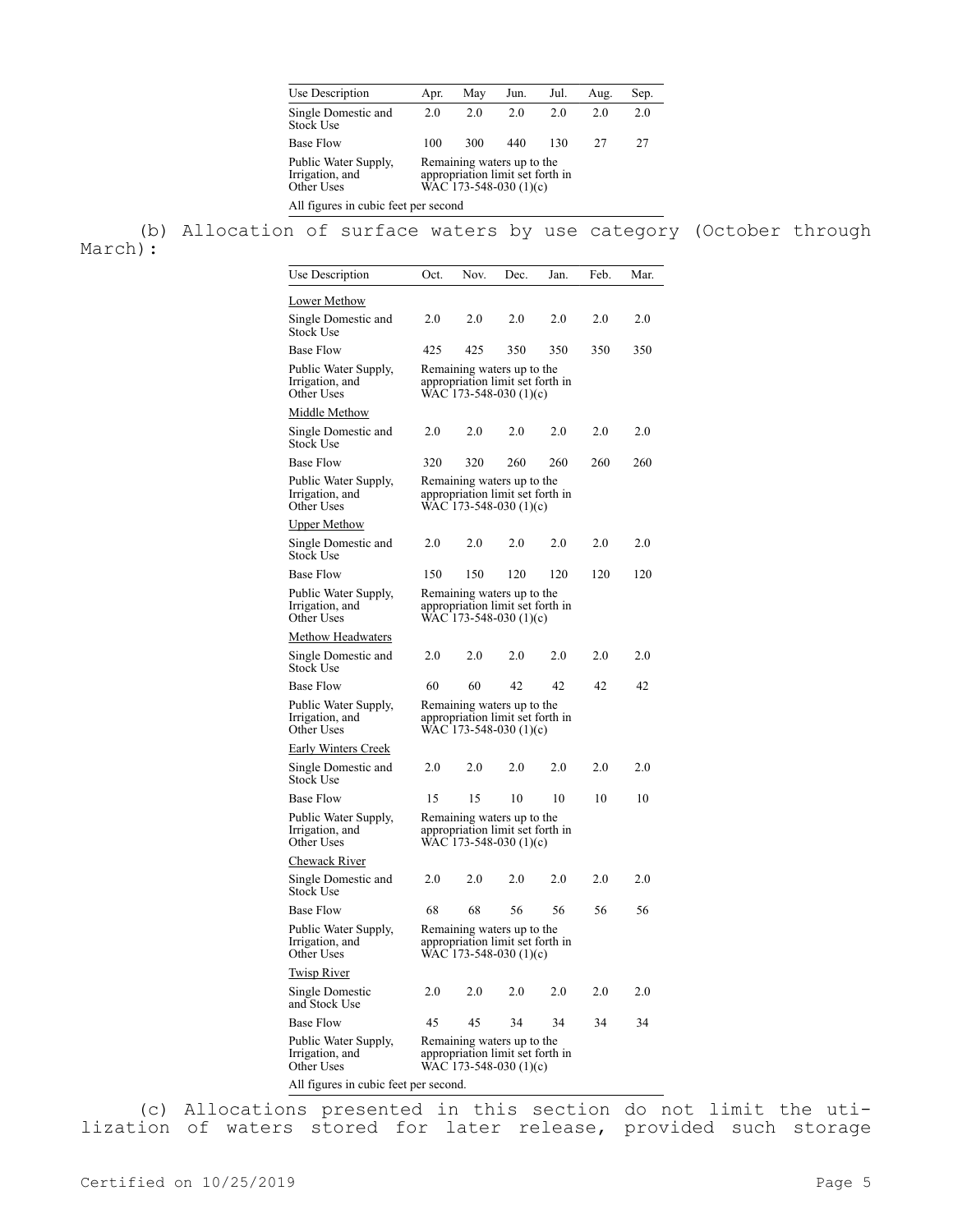does not infringe upon existing rights or base flow and is duly permitted under RCW 90.03.290 and 90.03.350.

(d) As the amount of water allocated for each category of use approaches the amount available for future allocation set forth in WAC 173-548-030(1), the department shall review the program to determine whether there is a need for program revision.

[Order DE 76-37, § 173-548-030, filed 12/28/76.]

**WAC 173-548-040 Priority of future water rights during times of water shortage.** (1) As between rights established in the future pertaining to waters allocated in WAC 173-548-030 (2)(a) and (b), all rights subject to this program shall be regulated in descending order of use category priority regardless of the date of the priority of right.

(2) As between rights established in the future within a single use category allocation of WAC 173-548-030, the date of priority shall control with an earlier dated right being superior to those rights with later dates.

[Order DE 76-37, § 173-548-040, filed 12/28/76.]

**WAC 173-548-050 Streams and lakes closed to further consumptive appropriations.** The department, having determined based on existing information that there are no waters available for further appropriation through the establishment of rights to use water consumptively, closes the streams and lakes listed in (a) and (b), and groundwater hydraulically connected with these surface waters to further consumptive appropriation[.] This includes rights to use water consumptively established through permit procedures and groundwater withdrawals otherwise exempted from permit under RCW 90.44.050. Specific situations in which well construction may be approved are identified.

No wells shall be constructed for any purposes, including those exempt from permitting under RCW 90.44.050, unless one or more of the following conditions have been met and construction of the well has been approved in writing by the department prior to the beginning of well construction:

(1) The proponent has a valid water right permit recognized by the department. For an existing community domestic use, a water right permit must be held by a purveyor of an approved system. (For the purposes of this chapter, an approved water system is one in compliance with the state drinking water regulations, chapter 246-290 WAC and the state surface and groundwater codes, chapters 90.03 and 90.44 RCW); or

(2) The proponent has obtained a valid state surface or groundwater right through a transfer approved by the department under the statutory authority of chapter 90.03 or 90.44 RCW; or

(3) The proponent is replacing or modifying an existing well developed under the exemption from permit clause of RCW 90.44.050 and this has been approved in writing by the department; or,

(4) If the groundwater being sought for withdrawal has been determined by the department not to be hydraulically connected with surface waters listed as closed, the department may approve a withdrawal. When insufficient evidence is available to the department to make a determination that ground and surface waters are not hydraulically connected, the department shall not approve the withdrawal of ground-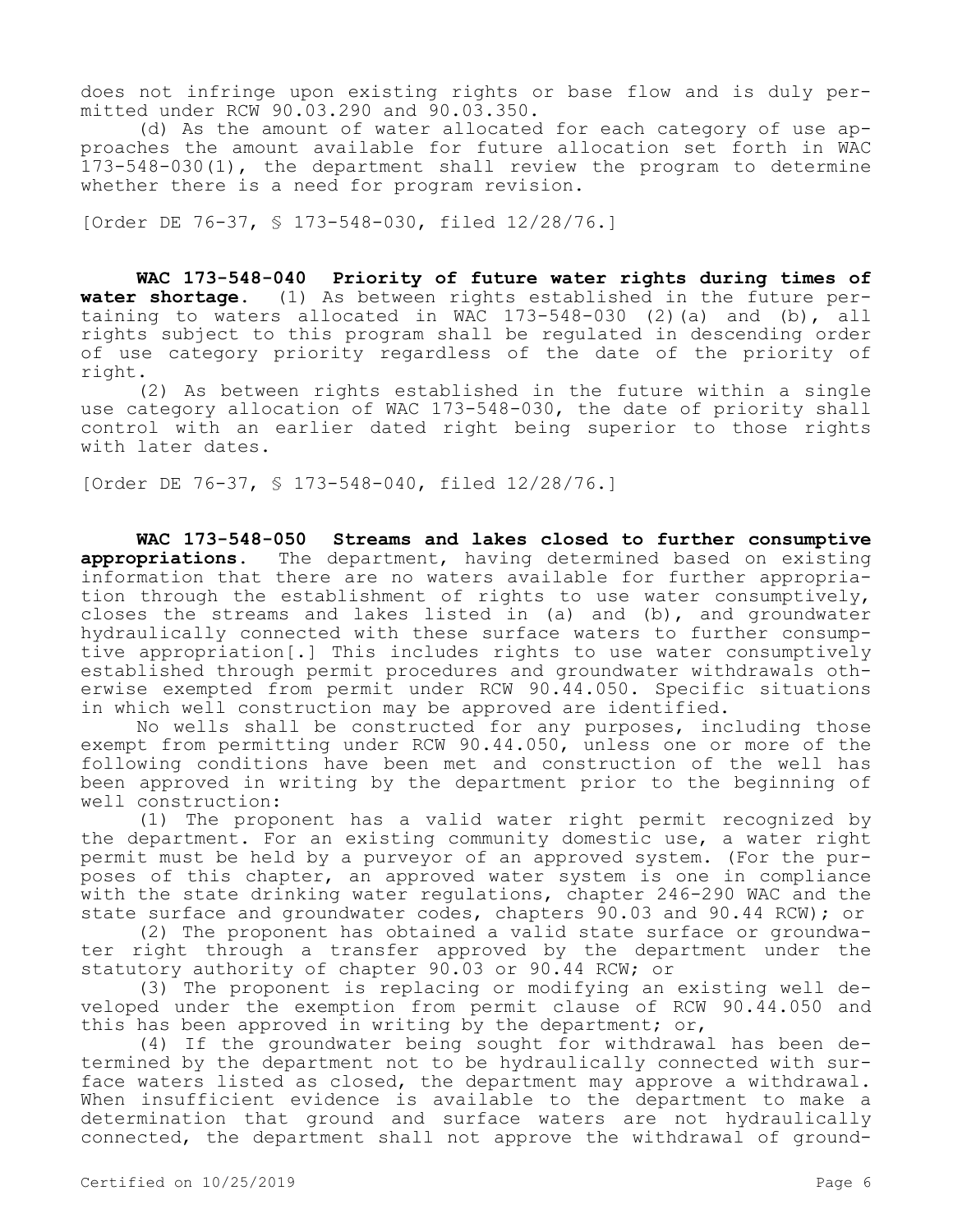water unless the person proposing to withdraw the groundwater provides additional information sufficient for the department to determine that hydraulic continuity does not exist and that water is available.

(a) STREAM CLOSURES

The following streams are closed all year, including all groundwaters hydraulically connected to these streams.

| Stream Name<br>(Includes Tributaries) |
|---------------------------------------|
| Wolf Creek                            |
| <b>Bear Creek</b>                     |
| (Davis Lake)                          |
| Thompson Creek                        |
| <b>Beaver Creek</b>                   |
| Alder Creek                           |
| <b>Benson Creek</b>                   |
| Texas Creek                           |
| Libby Creek                           |
| Cow Creek                             |
| Gold Creek                            |
| McFarland Creek                       |
| Squaw Creek                           |
| <b>Black Canyon Creek</b>             |
| French Creek                          |

(b) LAKE CLOSURES

The following lakes are closed all year, including all groundwaters hydraulically connected to these lakes:

| Name                   | Location               |
|------------------------|------------------------|
| Alta Lake              | 3 mi. SW of Pateros    |
| <b>Black Lake</b>      | 25 mi. N of Winthrop   |
| <b>Black Pine Lake</b> | 9 mi. SW of Twisp      |
| Crater Lake            | 10 mi. W of Carlton    |
| Davis Lake             | Bear Creek Drainage    |
| Eagle Lake             | 11 mi. SW of Carlton   |
| French Creek           | Sec.28, T.31N., R.23E. |
| Libby Lake             | 10 mi. W of Carlton    |
| Louis Lake             | 20 mi. W of Winthrop   |
| Middle Oval Lake       | 16 mi. W of Carlton    |
| North Lake             | 20 mi. W of Winthrop   |
| Patterson Lake         | Sec.8, T.34N., R.21E.  |
| Pearrygin Lake         | Sec.36, T.35N., R.21E. |
| Slate Lake             | 14 mi. W of Winthrop   |
| Sunrise Lake           | 16 mi. W of Methow     |
| Upper Eagle Lake       | 12 mi. W of Carlton    |
| West Oval Lake         | 16 mi. W of Carlton    |

[Statutory Authority: Chapters 34.05, 90.54, 18.104, 90.03 and 90.44 RCW. WSR 91-23-093 (Order 91-27), § 173-548-050, filed 11/19/91, effective 12/20/91; Order DE 76-37, § 173-548-050, filed 12/28/76.]